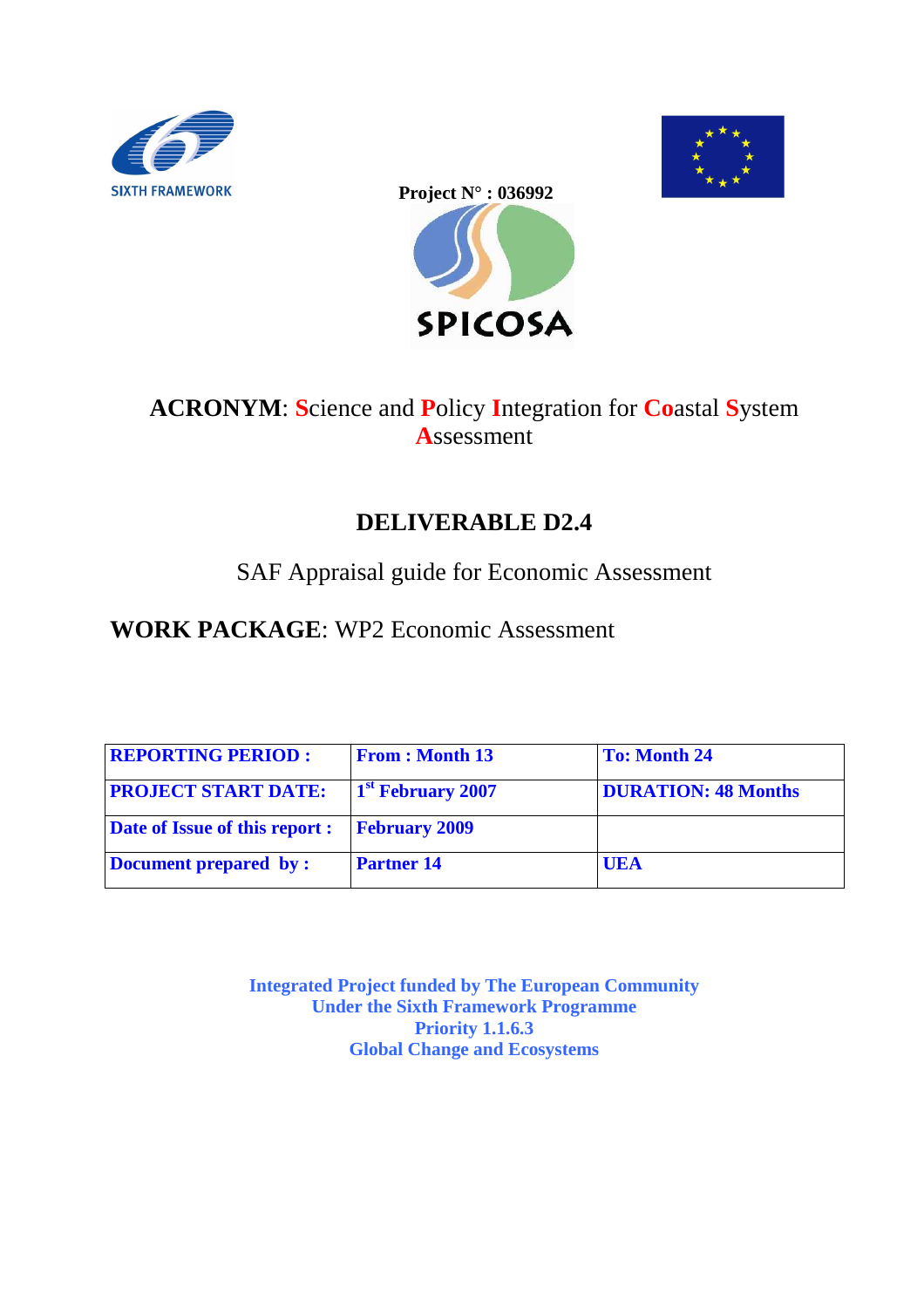#### **Executive Summary**

This first draft version of the "User Appraisal Guide for Implementing Economic Assessment" consists of a brief report and an interactive spreadsheet. Both the report and the spreadsheet are concerned with a case study of coastal management scenarios for flood defence in the Humber Estuary in the UK and are based on work that has been previously been published as the following:

> Turner, R. K., Burgess, D., Hadley, D., Coombes, E. and Jackson, N. (2007) *A cost-benefit appraisal of coastal managed realignment policy*. Global Environmental Change 17, 397-407.

Data from this paper is used to illustrate how sensitivity analysis can be used within cost-benefit analysis (CBA) in order to explore how the values of the benefits from ecosystem services influence the results of the overall analysis. Stakeholders may have ethical or other objections to placing monetary valuations upon ecosystem services, however, the advantage of doing so using CBA is that the trade-offs involved are made more explicit. Conventional CBA uses various methodologies for valuing ecosystem services and 'plugs' these values into the analysis. The approach suggested here uses the framework of CBA to 'discover' what the values of ecosystem services would need to be in order to influence the overall result of the analysis. It is also suggested that this approach would most usefully operate in close cooperation with stakeholders in a deliberative process.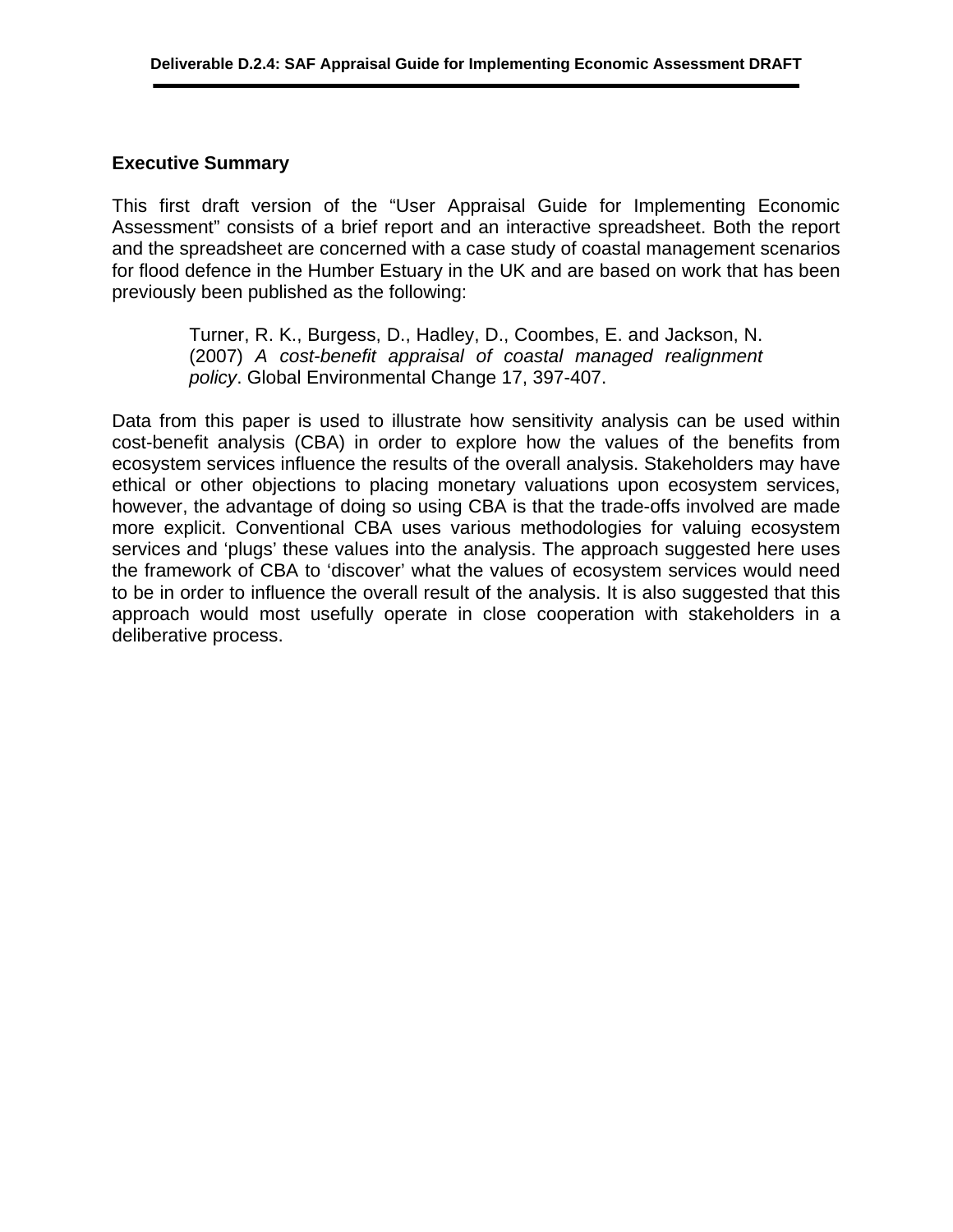# **Contents**

#### $2.1$  $2.2$  $2.3$  $2.3.1$ Poolignmont cost-bonofit modol  $\Omega$  $\overline{A}$

#### $3.1$  $3.2$  $321$ Changing variables  $15$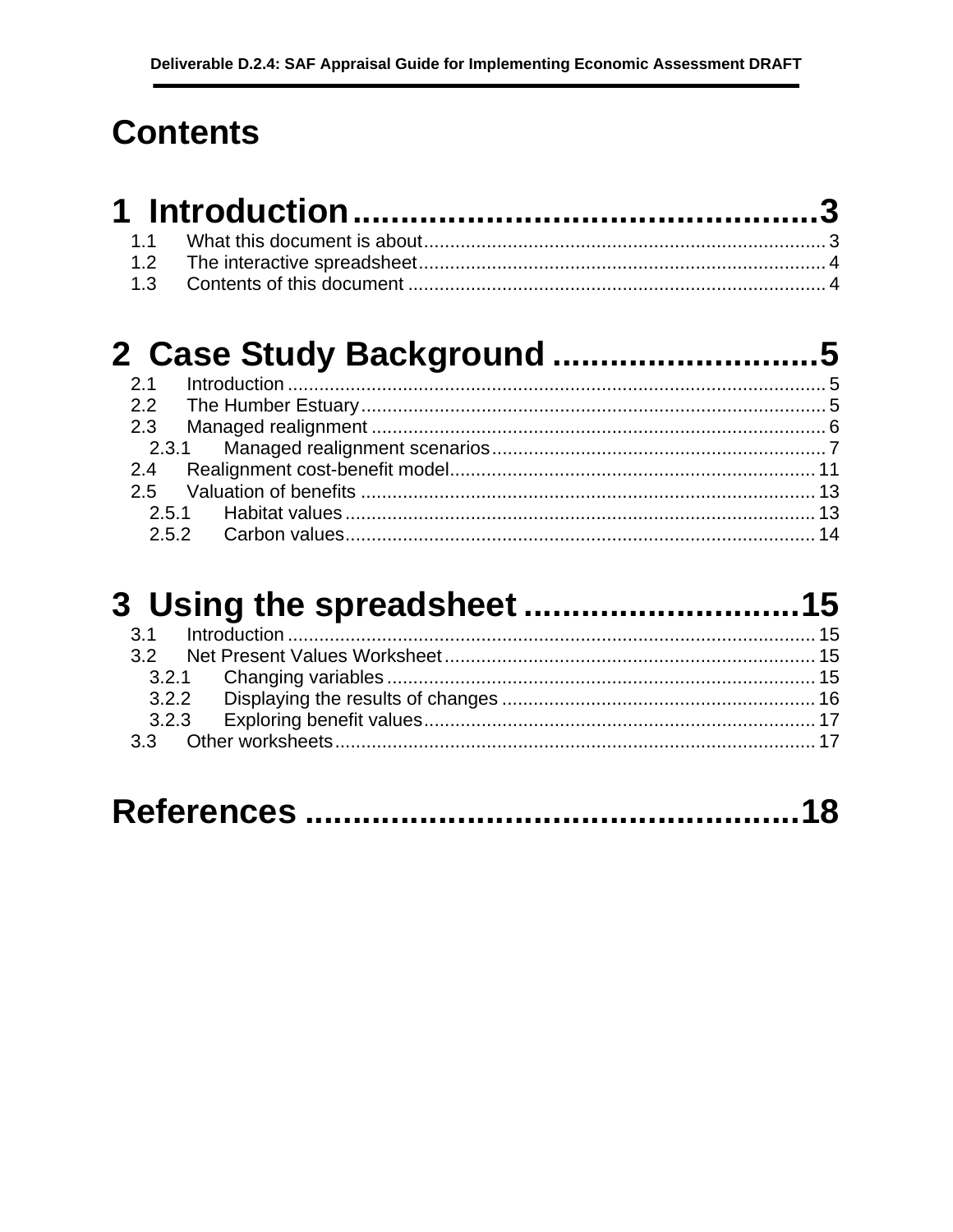## **List of Tables**

# **List of Figures**

| Figure 2.2: Areas suitable for managed realignment in the Humber Estuary under the |  |
|------------------------------------------------------------------------------------|--|
|                                                                                    |  |
|                                                                                    |  |
|                                                                                    |  |

## **List of Boxes**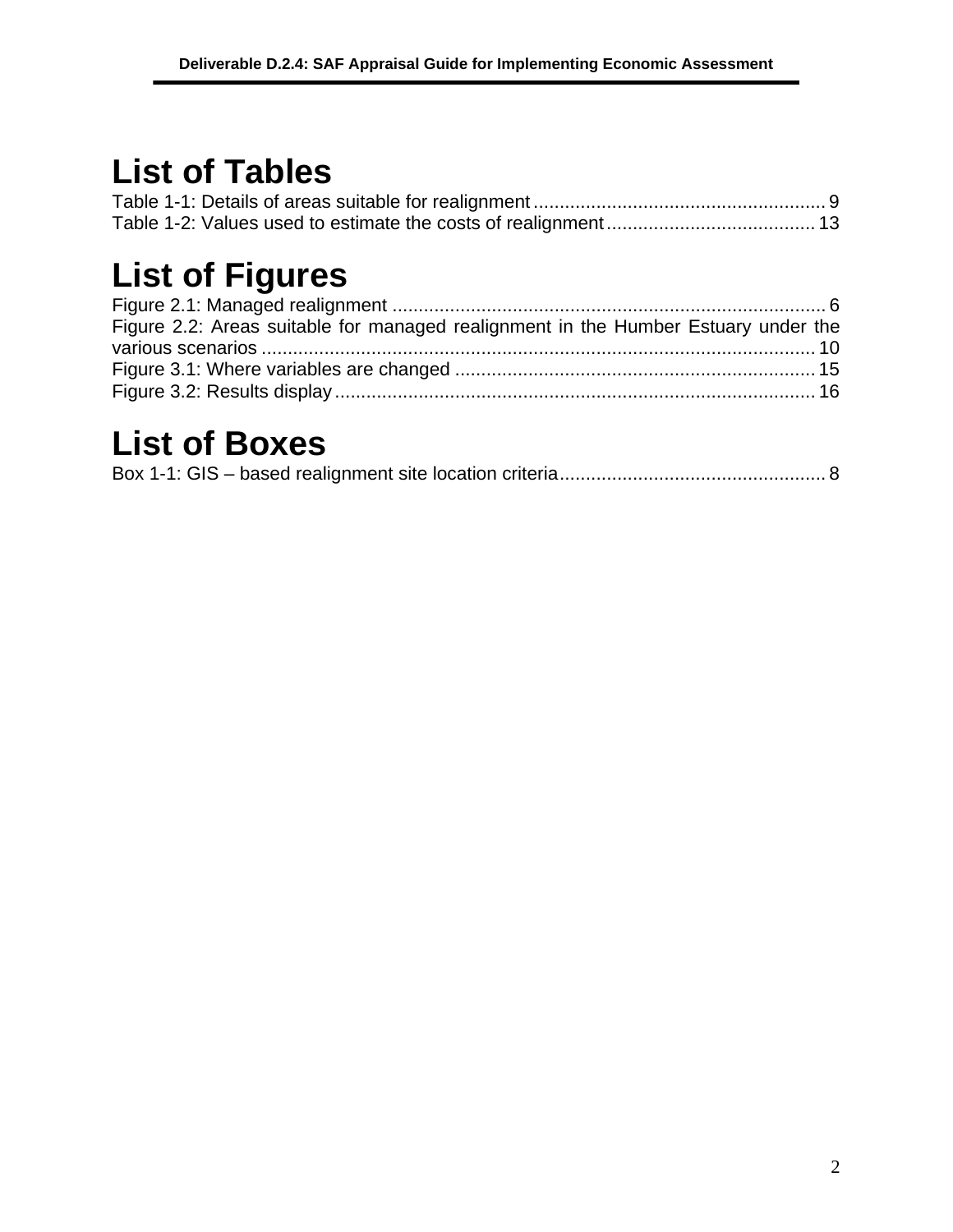## **1 Introduction**

## **1.1 What this document is about**

This report uses a case study of managed realignment options for the Humber Estuary in the UK to illustrate how ecosystem services can be incorporated into an economic evaluation of management options for a coastal environment. Additionally, it will focus on how cost-benefit analysis can be used as a framework within which the valuation of those ecosystem services can be explored. Valuation of ecosystem services is likely to be difficult for most SSAs within Spicosa since this is a methodologically complex and resource intensive exercise. In addition this is can also be a contentious area of research which stakeholders may find ethically difficult. We propose using sensitivity analysis within CBA to explore the range of possible values that ecosystem services could take which would influence the overall result of the analysis. For this particular example this means evaluating the benefits, in terms of enhanced ecosystem services (habitat provision and carbon sequestration), of various managed realignment options and then comparing the overall costs and benefits of these options to the costs and benefits of an option of 'holding the line', i.e. maintaining the current hard sea defences within the estuary.

The main advantage of using CBA as a tool for economic assessment is that it provides a well understood framework and procedure within which projects and policies can be compared against each other. This framework allows those who use the results of the analysis to explicitly see the trade-offs that are involved in pursuing a particular project and policy (as long as the analysis is carried out as completely and rigorously as is possible). Of course, where the CBA includes non-marketed goods and services (such as many of those provided by ecosystems) the results of any analysis will only be as robust as the monetary valuations placed upon them. This can be problematic in the presence of uncertainties and/or if there ethical or other objections to valuing ecosystem goods and services, and additionally because some methodologies for valuing ecosystem goods and services are complex and susceptible to a range of possible biases. However, these problems are only critical when CBA is used as the only tool of evaluation, i.e. when decisions about projects or policies solely depend upon them having a positive net present value. In practice this is unlikely to be the case; indeed we would advocate that this should *never* be the case. CBA should be included in a suite of evaluation tools since alone it cannot include all possible dimensions of an issue. Instead of using CBA as a decision-making tool it can be used in a much more heuristic manner, where sensitivity analysis is employed in order to explore elements of the analysis which may be uncertain or controversial. In this example, we use sensitivity analysis to explore the possible ranges of values that the ecosystem services of carbon sequestration and created habitat would have to take in order to change the outcome of a CBA for various managed realignment options for the Humber Estuary. The ultimate objective of this exercise would be to then present the results of the sensitivity analysis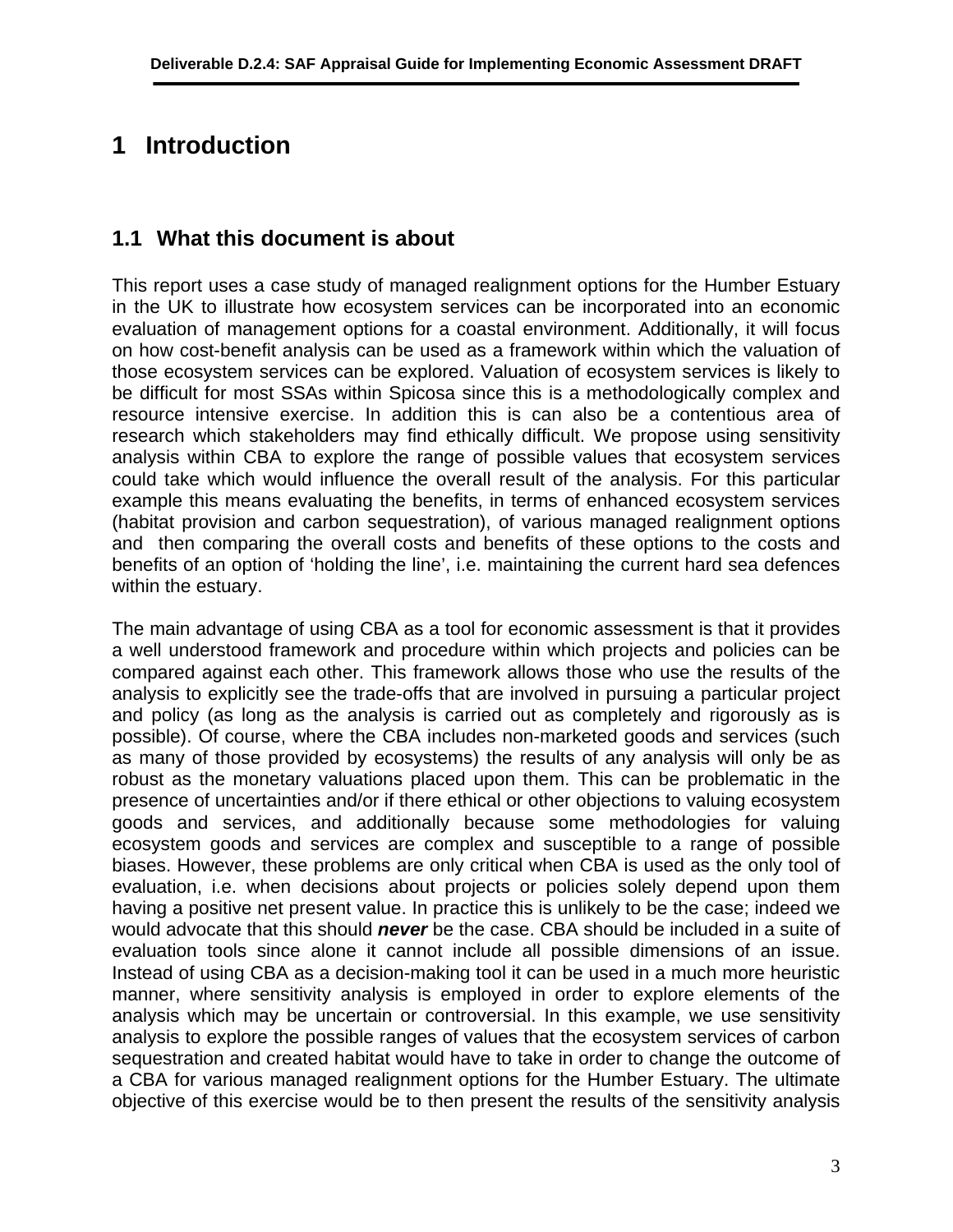to stakeholders to illustrate to them how much these ecosystem goods and services would have to be valued to influence the overall result in the context of this situation. The difference between this deliberative approach and a more conventional approach is that the latter 'hands over' the results of a CBA to the end user as a *fait accompli*, whereas the former intends to involve the end user in a more deliberative process, where they are asked to judge for themselves whether the values the analysis throws up are worth the trade-offs involved.

There is a subtle, but a very fundamental distinction, between the two approaches. The deliberative approach uses the framework of CBA to explore the trade-offs and uncertainties inherent in any policy or project that impacts ecosystem services and does this without placing a specific value on those services – it merely highlights what that value would need to be to make a difference to the result. The conventional approach uses a variety of different methodologies in order to establish the value of ecosystem services and then plugs these values into the analysis (although any good analysis should use sensitivity analysis to see how sensitive the results are to changes in these values). The former presents values as, "they would need to be", the latter presents values as, "they are".

## **1.2 The interactive spreadsheet**

The main element of this deliverable is not this report, but the spreadsheet that accompanies it D2.4 MR Example.xls. This spreadsheet includes all the data necessary to perform a simplified version of the CBA undertaken in the paper from which the data is drawn and to manipulate key variables within this analysis in order to 'discover' the range of valuations for ecosystem services that will influence the outcome of the overall analysis.

At this point in time this is very much at an outline stage of development and any comments and suggestions for improvement would be welcomed – please address them to David Hadley at D.Hadley@uea.ac.uk. Comments relating to the transparency of the underlying calculations of the spreadsheet and its user friendliness are particularly welcome. This is especially the case since it might be useful to develop a version which stakeholders could use directly.

## **1.3 Contents of this document**

Chapter [2](#page--1-3) provides background information on the case study in terms of context, location and an outline of the methodology used. Chapter 3 briefly describes the spreadsheet and how it can be used.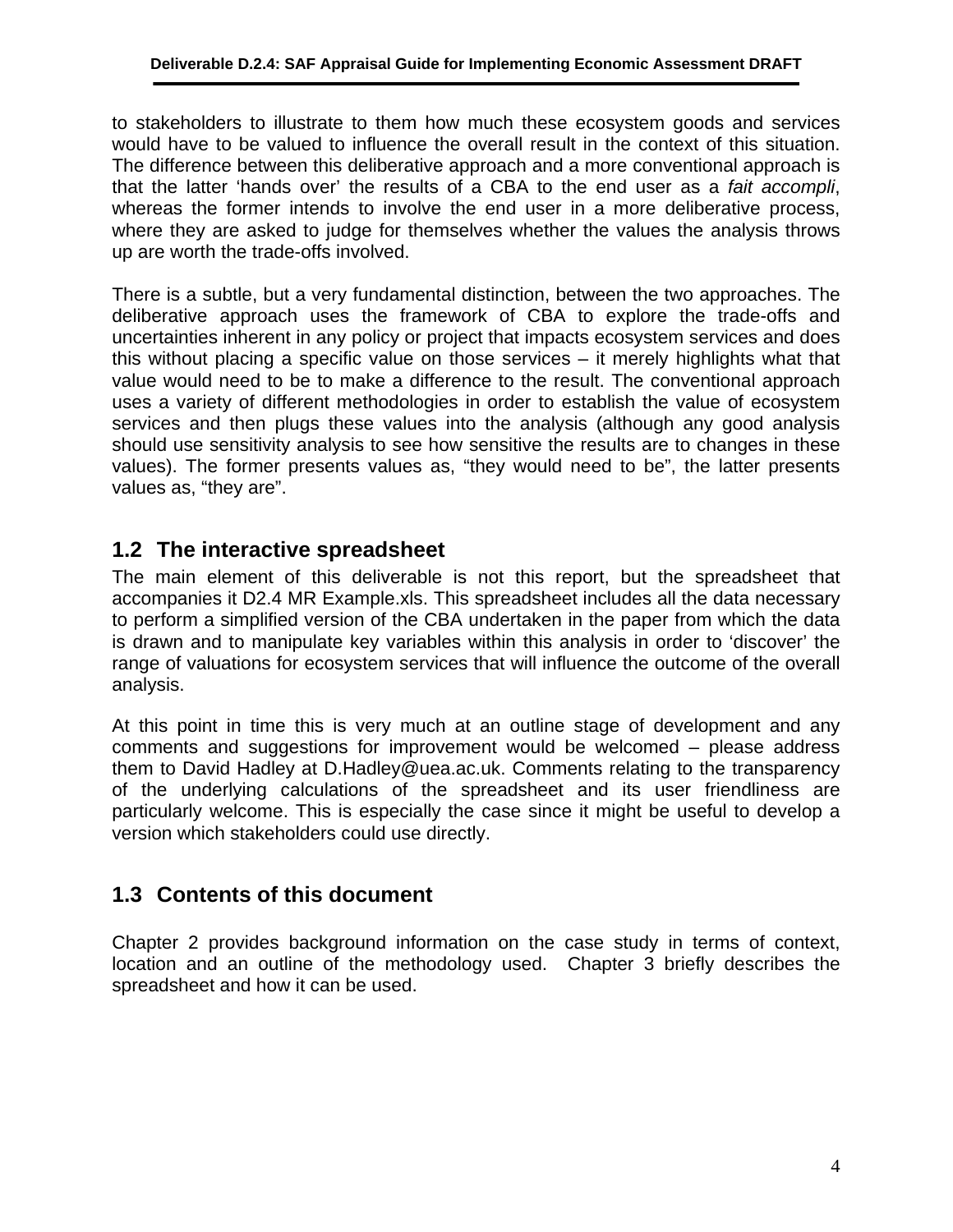## **2 Case Study Background**

## **2.1 Introduction**

This report and the accompanying spreadsheet are based upon material which has been published in the following paper:

> Turner, R. K., Burgess, D., Hadley, D., Coombes, E. and Jackson, N. (2007) *A cost-benefit appraisal of coastal managed realignment policy*. Global Environmental Change 17**,** 397-407.

The background information needed to understand the case study and facilitate use of the spreadsheet follows in the rest of this chapter.

## **2.2 The Humber Estuary**

The macro-tidal Humber estuary is one of the largest in the UK, fed by two principal river systems, the Ouse and the Trent. With a maximum tidal length of 147 km from Cromwell Weir on the Trent to the Humber's mouth, and maximum width of 15 km, it is comparable with the Thames and Severn Estuaries (Andrews *et al.* 2000). Draining over a fifth of the land area of England (24,000Km2), the Humber estuary is the largest source of freshwater (approximately 250  $m^3$ sec<sup>-1</sup>) into the North Sea from all the British rivers (Jarvie *et al.* 1997). Much of the land surrounding the Estuary is the result of historical land reclamation, created from the enclosure of salt marshes and mudflats. For example, Davidson *et al.* (1991) estimated that 4,600 hectares of intertidal habitat was reclaimed in the Humber between 1600 and 1850. Consequently, approximately 90,000 hectares of land surrounding the Humber Estuary is below high spring tide level and is currently protected by 235 km of flood and coastal defences (405 km including those defences along the tidal reaches of the Rivers Trent and Ouse) (Winn *et al.* 2003). This area is comprised of mainly agricultural land (85%), limited housing (8%) and commercial or industrial activities (3%).

The Humber Estuary is of international importance for wildlife, particularly birds, with a large area of intertidal habitat of between 10-11,000 hectares (Environment Agency 1998; Andrews *et al.* 2000), of which around 90% consists of mudflats and sandflats with the remainder being mainly saltmarsh (Winn *et al*., 2003). This intertidal habitat plays an important role within the estuary, through the recycling of nutrients within the estuary, and their role as soft sea defences, dissipating wave energy. They are highly productive biologically in terms of bird species - the Humber is recognised internationally for its breeding, passage and wintering birds. The entire estuary has been proposed as a marine 'Special Area of Conservation' (SAC) while the Humber Flats are designated a 'Special Protection Area' (SPA), 'Site of Special Scientific Interest' and Ramsar site.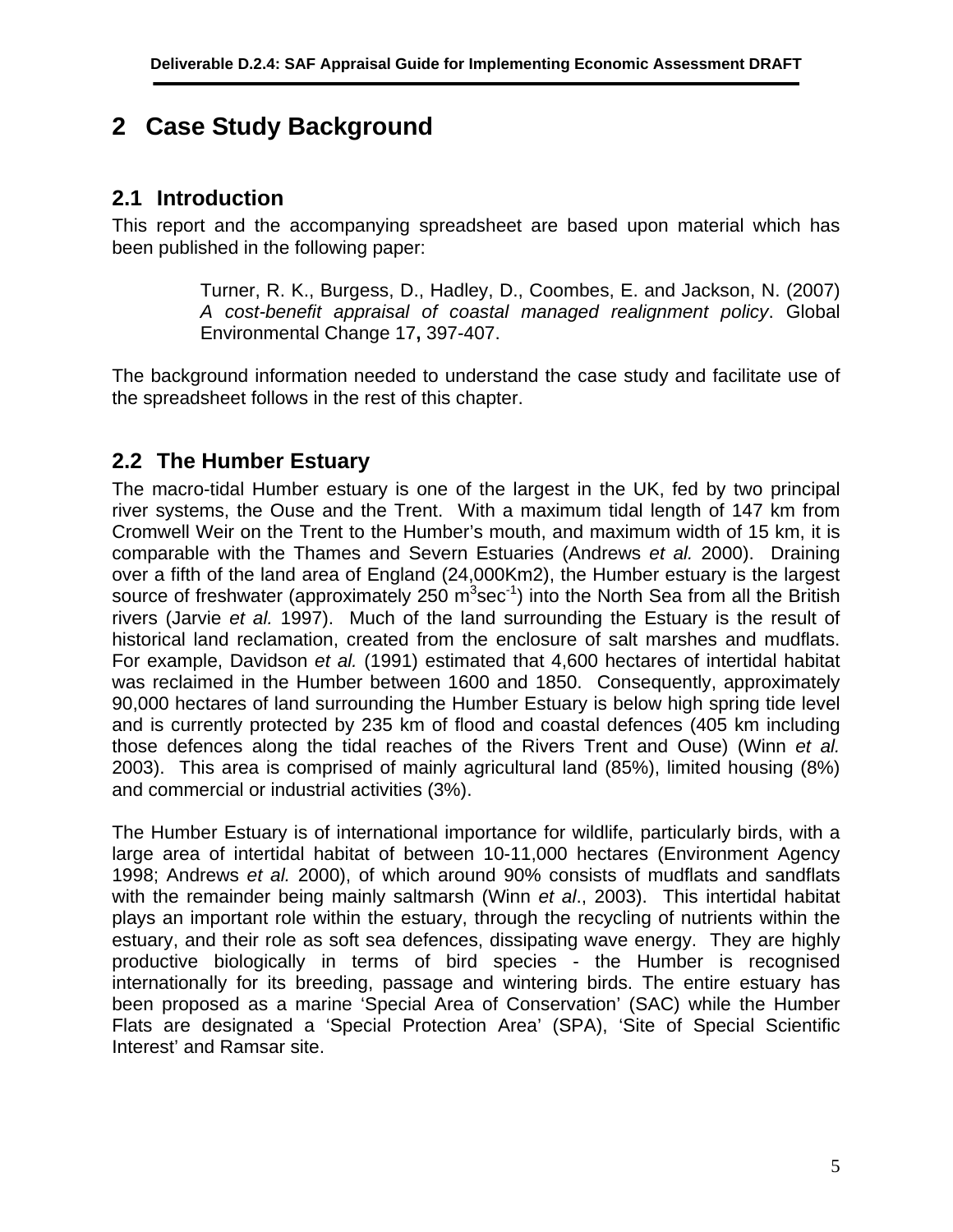However, through land-claim, the Humber estuary has an uncharacteristically low extent of saltmarsh for an English Estuary (Davidson and Buck, 1997). Jickells *et al*. (2000) have estimated that more than 90% of the intertidal area and sediment accumulation capacity of the Humber estuary has been lost over the last 300 years with protected areas becoming threatened. In areas with extensive seawalls and commercial development, such as around Grimsby and Hull, tidal flats are narrow (<100m wide) or absent. The natural succession of marine to terrestrial environments has been truncated by the construction of seawalls. Before extensive human involvement the vegetation succession probably incorporated much wider tracts of saltmarsh, progressing to less saline fen and carr environments, it now ends at mature saltmarsh. These types of marginal marine-terrestrial environments are no longer present in the Humber system (Andrews *et al*., 2000).

## **2.3 Managed realignment**

The term 'managed realignment', also referred to as 'managed retreat' or 'coastal setback' (Reed *et al.* 1999), involves deliberately breaching engineered defences to allow the coastline to recede to a new line of defence further inland, see Figure 2. Managed realignment schemes generally aim to realign defences in a manner that will not only reduce the length of defence required, but will also increase the overall area of intertidal habitat.



#### **Figure 2.1: Managed realignment**

Managed realignment has been adopted in a number of countries, however motivations for this approach can vary with coastal defence being the primary objective in the UK, while US realignments are driven by conservation policy to create inter-tidal habitat (Pethick, 2002).

Managed realignment in the Humber Estuary is motivated by concerns over the loss of intertidal habitats through reclamation and coastal squeeze, and also regarding the state of traditional sea defences (Ledoux *et al.*, 2005). As many of the defences in the estuary were built following the 1953 flooding disaster on the East Coast, they are now reaching the end of their design life and are currently unsatisfactory and in need of repair or replacing (Environment Agency, 2000). Both of these problems are likely to be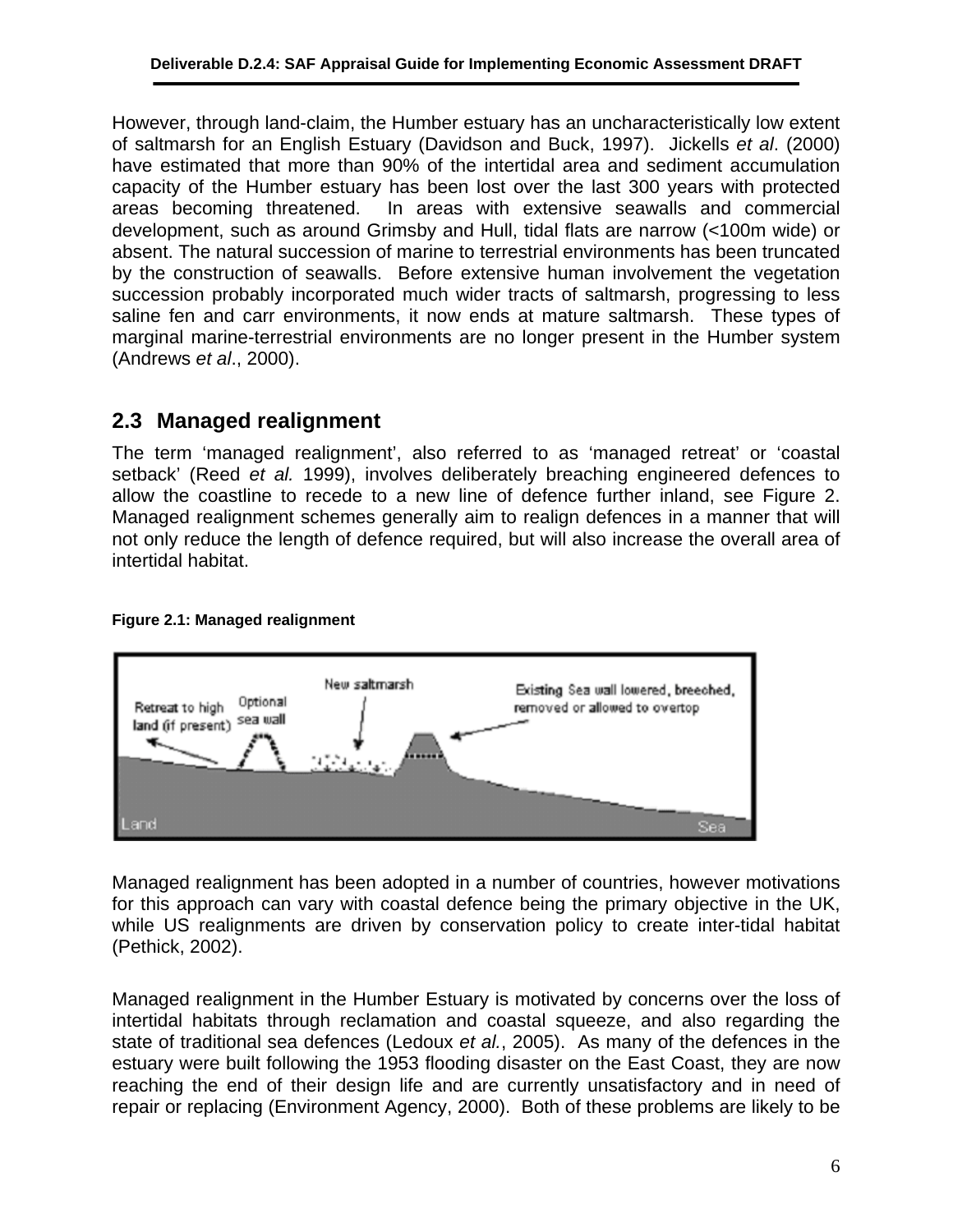exacerbated by climate change related sea level rise and increased storm conditions (Evans, *et al.* 2004). With the reduction of intertidal habitats and increasing costs of maintaining defences, the flood defence strategies for the Humber estuary are being reassessed and a limited amount of realignment work has begun. In 2003, the EA undertook the first realignment of the flood and coastal defences in the Humber, by breeching the defences at Thorngumbald, on the north bank of the Humber, east of Hull creating 80 hectares of intertidal habitat, having identified a further 11 potential sites (Environment Agency, 2000; Pilcher *et al.*, 2002).

#### **2.3.1 Managed realignment scenarios**

Based upon the work of Ledoux *et al.* (2005) which applied futures scenario analysis to scope possible management strategies for the Humber estuary, five scenarios were adopted for use in the analysis.

The five scenarios are based on the following assumptions:

- 1. *Hold-the-line (HTL):* the existing defences are maintained to a satisfactory standard, but intertidal habitat will be lost due to continued development and coastal squeeze. All other scenarios are compared to this baseline.
- 2. *Business-as-usual (BAU):* this option takes into account existing realignments; however compliance to the Habitats Directive is also lax, with *c*ontinued economic development leading to an overall net loss of habitat due to coastal squeeze.
- 3. *Policy Targets (PT):*Economic growth is combined with environmental protection, with realignment undertaken to reduce flood defence expenditure and compensate for past and future intertidal habitat loss in compliance with the Habitats Directive.
- 4. *Deep Green (DG):* Environmental protection takes priority over economic growth, while development continues; the maximum feasible area of intertidal habitat is created.
- 5. *Extended Deep Green (EDG):* A greater emphasis is placed on habitat creation, with less restrictive criteria being used to identify suitable areas for realignment.

To identify areas suitable for future possible realignment in the Humber for each of the scenarios five key criteria were considered – see [Box 2-1](#page--1-4).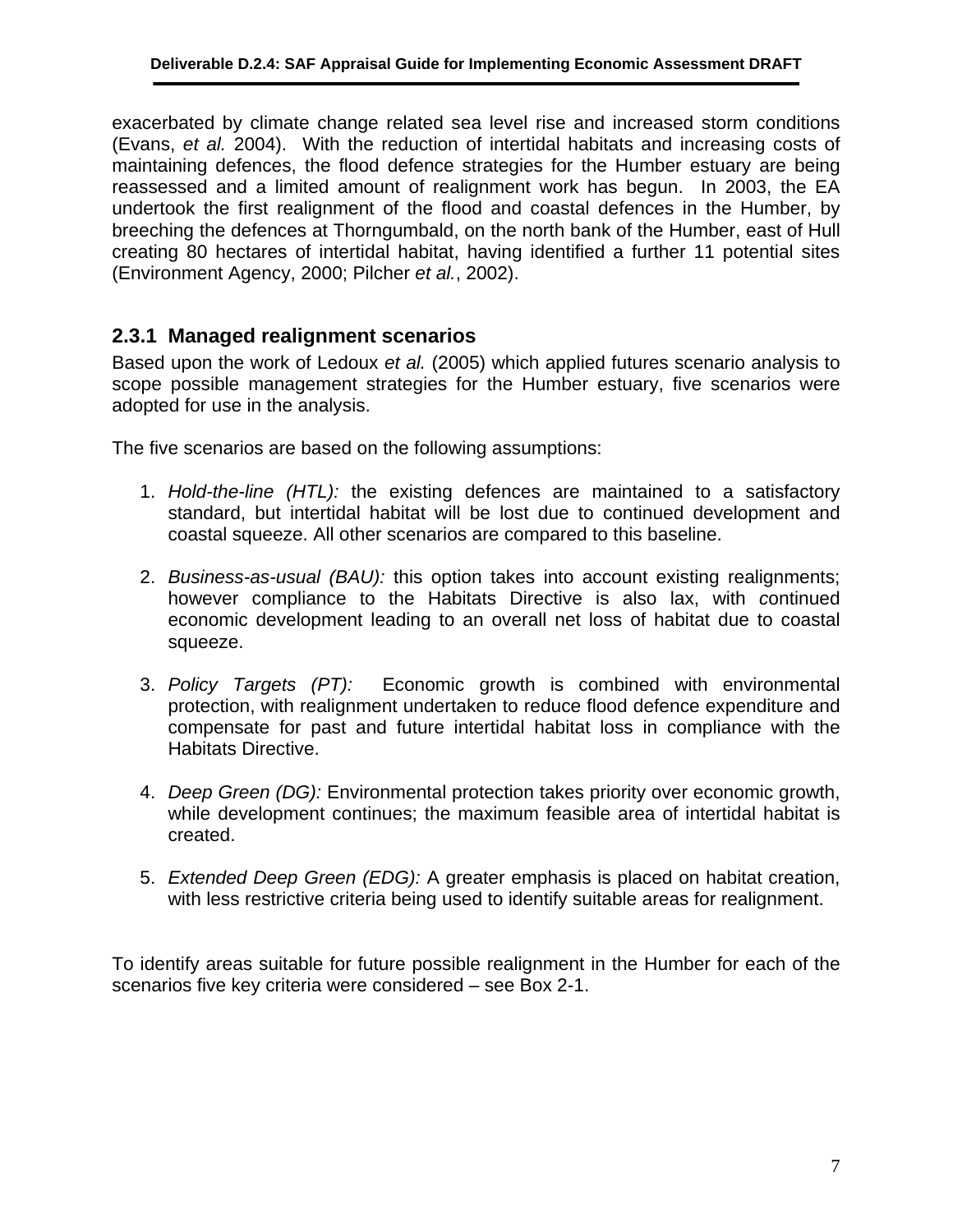**Box 2-1: GIS – based realignment site location criteria**

#### *Criterion 1 – The Area below the High Spring Tide Level*

The high spring tide level is the highest point at the coastline that is reached by the sea during a spring tide. The area below the high spring tide level illustrates the maximum area of intertidal habitat that could be created, before other factors are considered.

#### *Criterion 2 – The Present Land Use of the Area*

In all the managed realignment scenarios, i.e. BAU, PT, DG and EDG, it was not considered appropriate to carry out realignment where protected flora or fauna or historical/cultural assets would be put at risk. Therefore Sites of Special Scientific Interest (SSSI), Special Areas of Conservation (SAC) and other similarly protected areas together with historically significant buildings were excluded from the realignment areas.

#### *Criterion 3 – The Infrastructure of the Area*

For all of the scenarios, the transport network – including roads, railway lines and canals – were taken into account.

#### *Criterion 4 – The Historical Context of the Area*

The BAU, PT and DG scenarios considered the historical context of the potential areas for realignment. This constraint dropped for the EDG scenario.

#### *Criterion 5 – The Spatial Context of the Areas*

SIZE: The BAU, PT and DG scenarios considered that it would only be cost effective to realign areas that are greater than 5 ha in size (Pilcher *et al.*, 2002), while EDG scenario did not comply with this restriction, considering the creation of any intertidal habitat to be beneficial.

SHAPE: The BAU, PT and DG scenarios considered that the optimum shape for realignment areas can be considered as a trade-off between creating a wide intertidal area to maximise benefits, while ensuring that the length of realigned defences to protect the surrounding land is no greater than those which already exist (Pilcher *et al.*, 2002). This limitation was relaxed in the EDG scenario.

ELEVATION: All of the scenarios favoured retreat to an elevation above the high spring tide level where possible.

PROXIMITY TO EXISTING INTERTIDAL HABITATS: All of the scenarios considered that it is preferable to create intertidal habitats where they will fit in with the overall vegetation succession to facilitate the movement of species between habitats (Bergstrom *et al.,* 1996).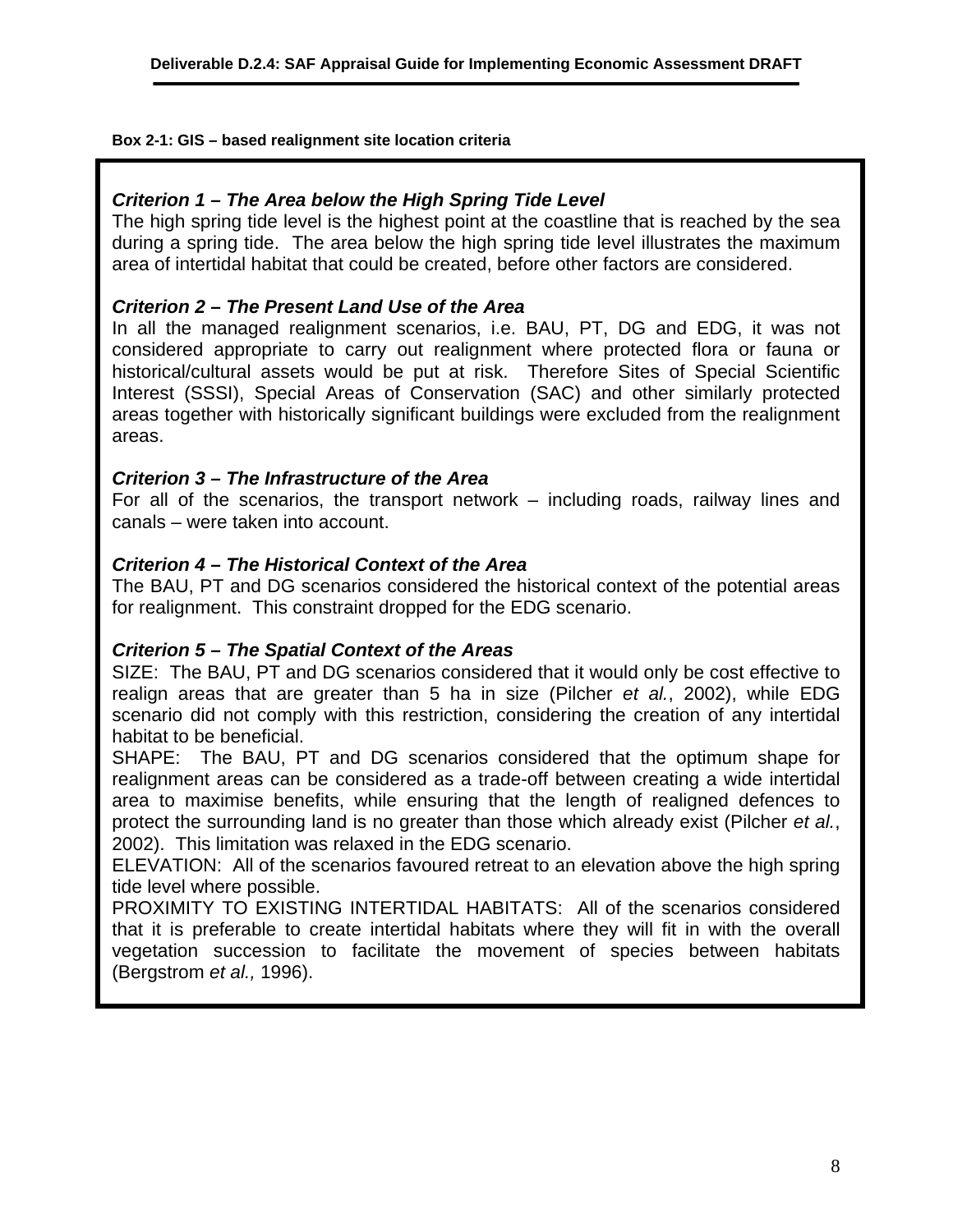Details of the areas that were identified as suitable for realignment, for each of the scenarios, are illustrated in [Table 2-1.](#page-10-0) The table shows the implications of realignment on defence length, the amount of habitat that could be created and the subsequent impacts on carbon sequestration. [Figure 2.2](#page--1-5) illustrates the extent of the area of habitat that could be created under each of the scenarios.

|                                                                                | <b>Scenarios</b> |            |        |        |            |
|--------------------------------------------------------------------------------|------------------|------------|--------|--------|------------|
|                                                                                | <b>HTL</b>       | <b>BAU</b> | PТ     | DG     | <b>EDG</b> |
| defences<br>before<br>Length<br>οf<br>realignment (km)                         | 405.3            | 405.3      | 405.3  | 405.3  | 405.3      |
| defences<br>Length<br>of<br>after<br>realignment (km)                          | 405.3            | 396.8      | 361.6  | 318.2  | 284.5      |
| Length of realigned defences<br>(km)                                           | 0.0              | 7.0        | 30.8   | 69.0   | 102.7      |
| Length<br>οf<br>unsatisfactory<br>realignment<br>defences<br>after<br>(km)     | 64.6             | 61.9       | 42.2   | 38.2   | 34.0       |
| intertidal<br>habitat<br>Amount of<br>created by realignment (ha) <sup>a</sup> | 0.0              | 80.0       | 1320.9 | 2332.4 | 7493.6     |
| <b>Estimated tonnes of Carbon</b><br>stored each year b,c                      | $\bf{0}$         | 38.4       | 634.1  | 1119.4 | 3597.1     |

#### <span id="page-10-0"></span>**Table 2-1: Details of areas suitable for realignment**

<sup>a</sup> Due to uncertainty over the loss of intertidal habitat due to coastal squeeze over the next 50 years, it is assumed that no further coastal squeeze takes place. Therefore, the HTL scenario as the baseline scenario assumes no loss of intertidal habitat and no carbon sequestration, and that habitat creation and sequestration in the other scenarios are relative to this base.

<sup>b</sup> Estimates of the carbon storage capacity of newly created inter-tidal habitat are derived from Andrews et al, 2000.

 $\textdegree$  Intensively managed arable land is a net source of carbon (Renwick, Ball and Pretty, 2002) and we assume that the agricultural land that is sacrificed to realignment is managed in this way. Note, however, that minimal, or no-till management practices can reduce carbon emissions from agricultural soils or even convert them to carbon sinks on a scale that is equivalent to, or greater than, the carbon storage potential of intertidal habitat.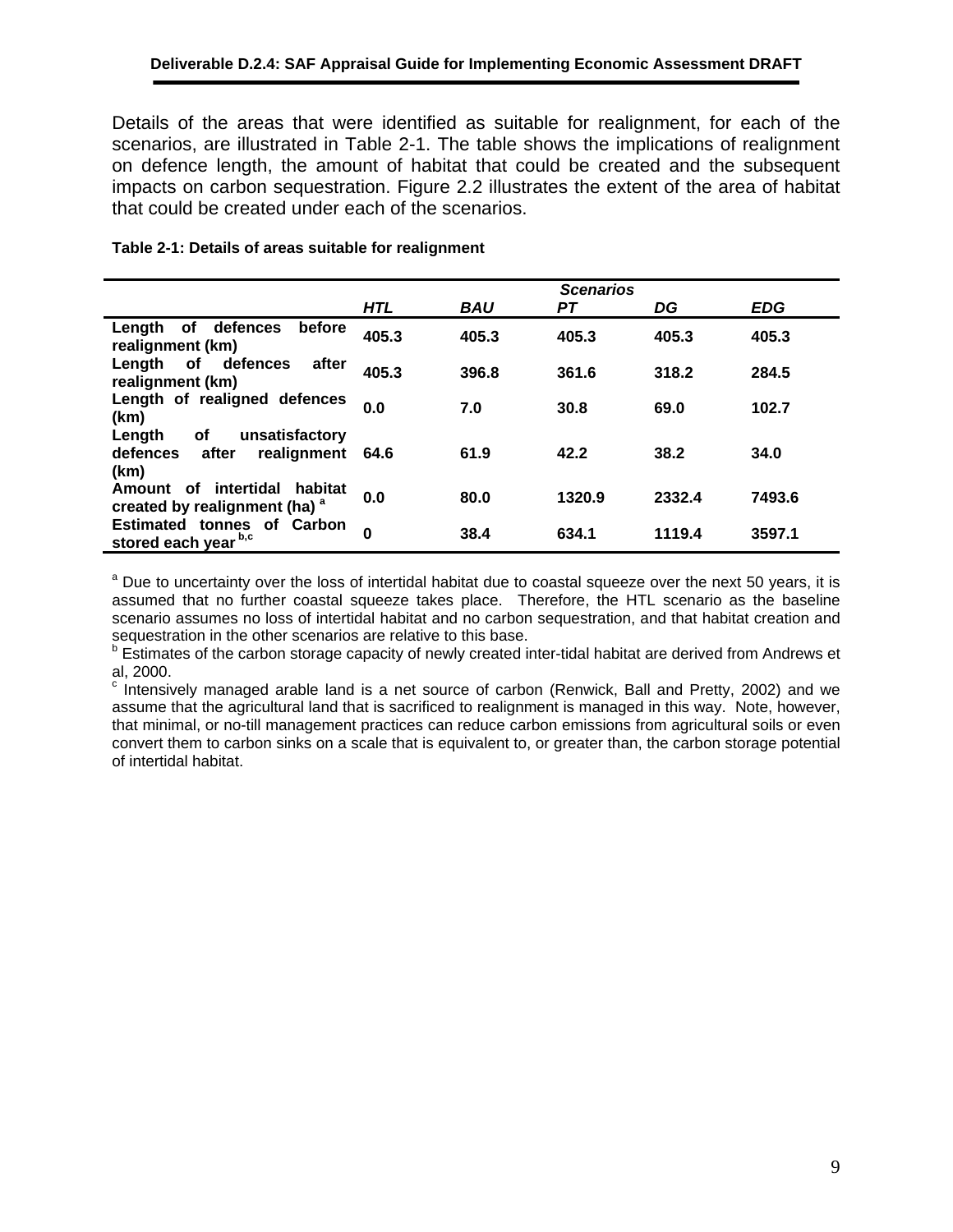

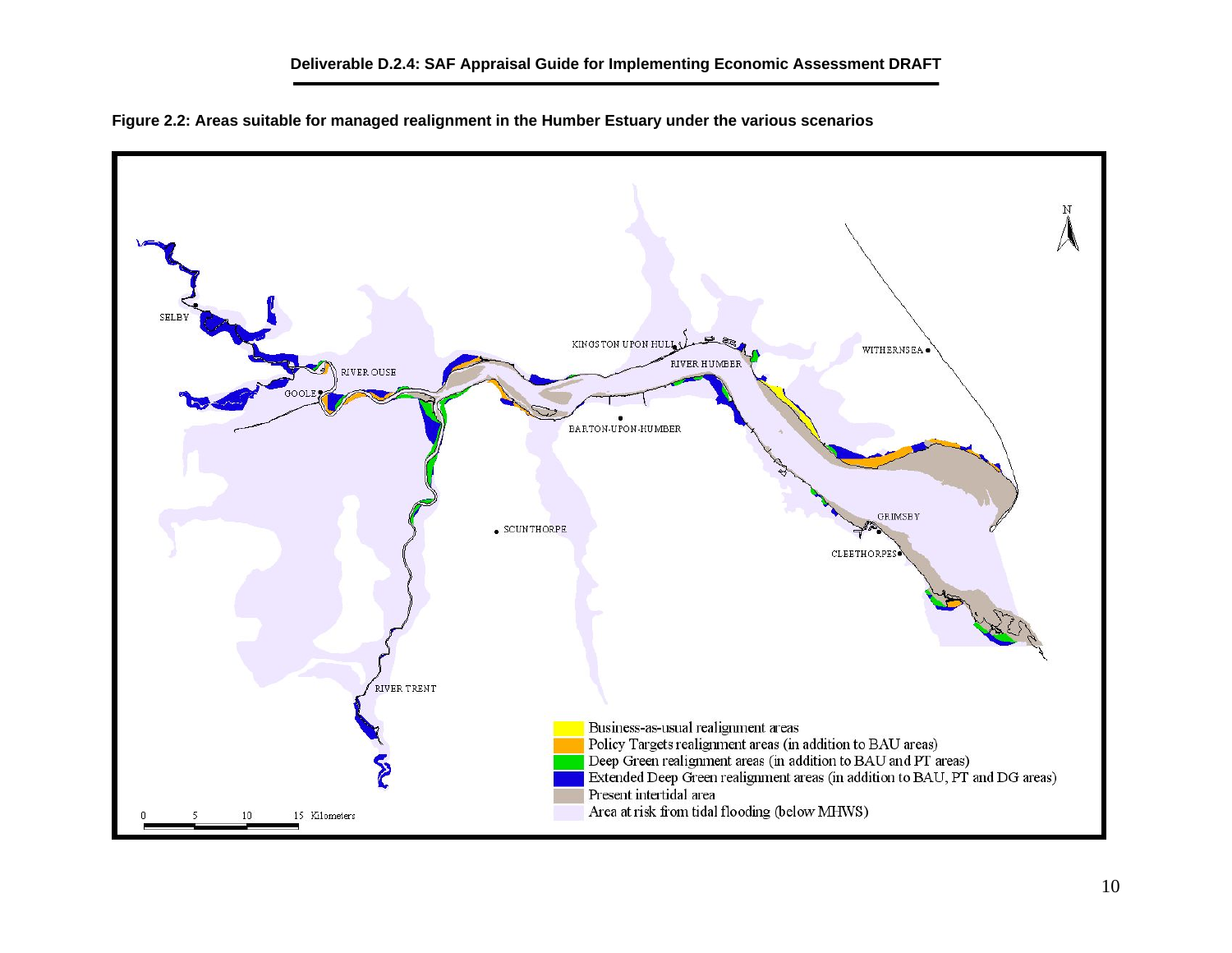#### **2.4 Realignment cost-benefit model**

The elements of the analysis are summarised in the three equations and Table 2 below and follow a standard 'with and without' procedure which in this case sets the net discounted benefits of realignment against the net discounted benefits of the hold-the-line traditional sea defence strategy.

#### *Hold-the-line 'Status Quo' Defences*

$$
C_t^{sq} = \sum_{t=0}^T \frac{1}{(l+r)^t} \Big[ l^{sq} \Big( C_{r,t}^{sq} + C_{m,t}^{sq} \Big) + C_{br,t}^{sq} \Big]
$$

Where:

*t sq*

 $=$  Present value of total cost of status quo defences at time  $t$  (£million).

 $r =$  Discount rate.

 $\begin{cases} \text{sq} \\ \text{I} \end{cases}$  = Length of the status quo defences (km).

$$
C \n\begin{cases}\nsq & \text{= Replacement cost of the unsatisfactory status quo defences at time } t \text{ (E/k)} \\
r, t\n\end{cases}
$$
\n(these are identified in Environment Agency (2000) and for this example we assume that unsatisfactory defences are all replaced in year 0).

$$
c_{m,t}^{sq}
$$

 $=$  Maintenance cost of the status quo defences at time  $t$  ( $E/km/yr$ ).

*C* = Cost of repairing breaches in the status quo defences at time *t* (£/km) (in practice an estimate of this cost is included in the overall maintenance cost schedule,  $C^{sq}_{m,t}$  ). *tbr sq* .<br>,

 $t = time$ 

#### *Managed Realignment*

$$
C_t^{mr} = \sum_{t=0}^{T} \frac{1}{\left( l + r \right)^t} \Big[ l^{mr} \Big( C_{k,t}^{mr} + C_{m,t}^{mr} \Big) {+} \, a^{mr} \Big( L_{agr,t}^{agr} - B_{e,t} \Big) \Big]
$$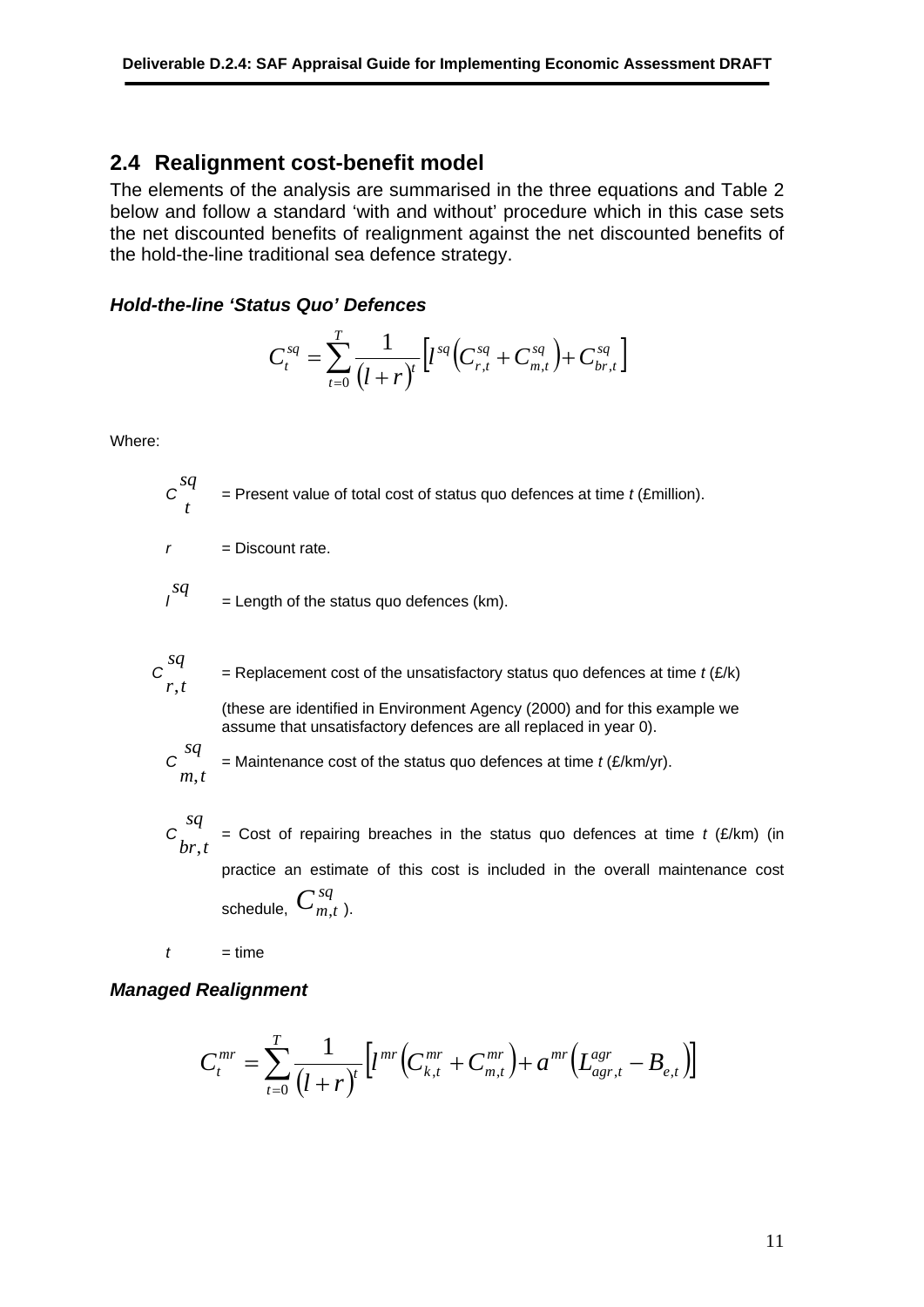Where:

$$
C\frac{mr}{t}
$$
 = Present value of total cost of managed realignment at time *t* (Emillion).  
\n
$$
r = \text{Discount rate.}
$$
\n
$$
\frac{mr}{l}
$$
 = Length of the managed realigned defences (km).  
\n
$$
C\frac{mr}{k, t}
$$
 = Capital cost of realignment at time *t* (E/km).  
\n
$$
C\frac{mr}{m, t}
$$
 = Maintenance cost of realignment at time *t* (E/km/yr).  
\n
$$
T = \text{Area of intertidal habitat created by realignment (ha).}
$$

 $L \bigcup_{\substack{a \text{gr}, t}}^{\infty}$  = Forgone agricultural land value if realignment takes place (£/ha). .<br>,

*B =* Environmental value gain associated with realignment e.g. habitat services,  $\overline{B}_{e,t}$ 

functions and products (£/ha).

#### *Net Present Value*

$$
NPV_t^{mr} = (C_t^{mr} - C_t^{sq})
$$

Where:

 $NPV$   $_{t}^{mr}$ 

*<sup>t</sup> =* Net present value of managed realignment in comparison to hold-the-line for a given stretch of coastline at time *t* (£ million).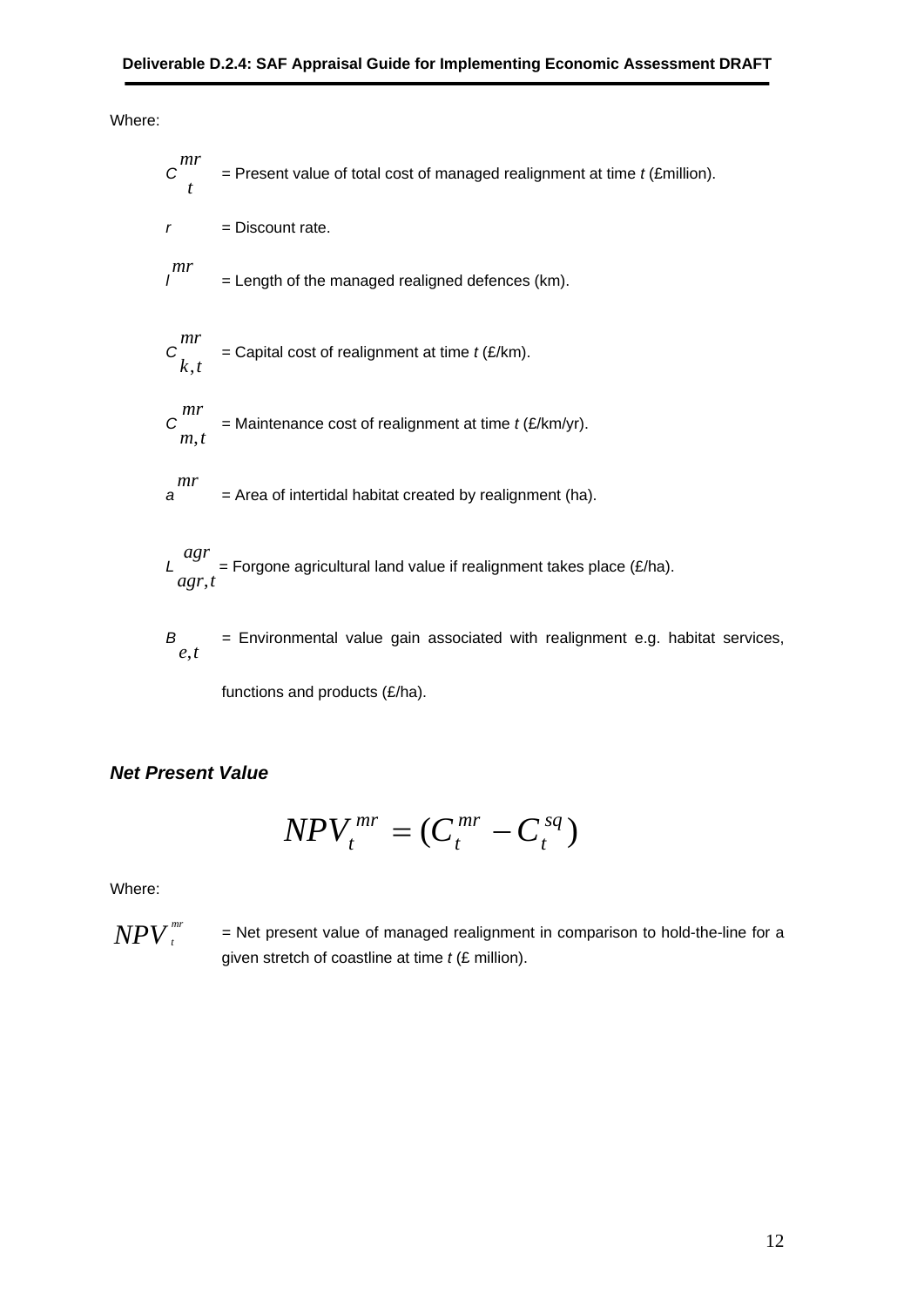|  |  | Table 2-2: Values used to estimate the costs of realignment |  |  |
|--|--|-------------------------------------------------------------|--|--|
|--|--|-------------------------------------------------------------|--|--|

| <b>Costs</b>                                 | Value        |
|----------------------------------------------|--------------|
| Capital costs of realignment <sup>a</sup>    | £878,159/km  |
| Opportunity costs:                           |              |
| Grade 1 and 2 agricultural land <sup>b</sup> | £4,790/ha    |
| Grade 3 agricultural land <sup>b</sup>       | £5,458/ha    |
| Maintenance costs of defences <sup>c</sup>   | £3,560/km/yr |
| Replacement costs <sup>d</sup>               | £668,441/km  |

#### **Notes:**

All values are converted to 2005 prices using the GDP deflators published by HM Treasury ( http://www.hm-treasury.gov.uk/).

<sup>a</sup>Costs based on contemporary realignment schemes (Halcrow, 2000)

 $B$ Based on sale prices (DEFRA, 2004) and adjusted downwards for the effects of the single farm payment following Penning-Rowsell *et al*. (2005).

<sup>c</sup>Maintenance costs are taken from Black & Veatch/Halcrow (2005). These are assumed to the period between 20 and 50 years into the future and by a factor of 2 for years further into the increase in the future due to the effects of climate change. Following current government guidance (Penning-Rowsell *et al*. 2005) maintenance costs are increased by a factor of 1.5 for future.

dOnly the costs of replacing unsatisfactory defences (DEFRA, 2001) not affected by realignment are included.

## **.5 Valuation of benefits 2**

results of the overall analysis to these values was subsequently explored in a sensitivity analysis. In the original published paper ecosystem service benefits were valued by benefit transfer (see the specific detail below) , i.e. values were taken from previously published studies and these were input into the CBA and then sensitivity of the

#### **2.5.1 Habitat values**

not the case for carbon burial which we have included as an independent and separately valued benefit of realignment. In order to avoid double counting problems the environmental benefits derived from realignment schemes, as intertidal habitats are created, were treated as one composite value. An estimate of £621/ha/yr was used based on the results of a meta analysis of wetland values (Woodward and Wui, 2001). It is also the case that ecosystems such as saltmarshes act as sinks for organic carbon (C) and nitrogen (N) and particle reactive phosphorus (P) (Andrews et al. 2000; Jickells et al. 2000). The nutrients (N and P) storage function has not been separately valued because its human welfare impact is felt via better water quality and consequent amenity/recreational quality enhancement. This impact we have assumed is already encompassed by our composite wetland value. The same is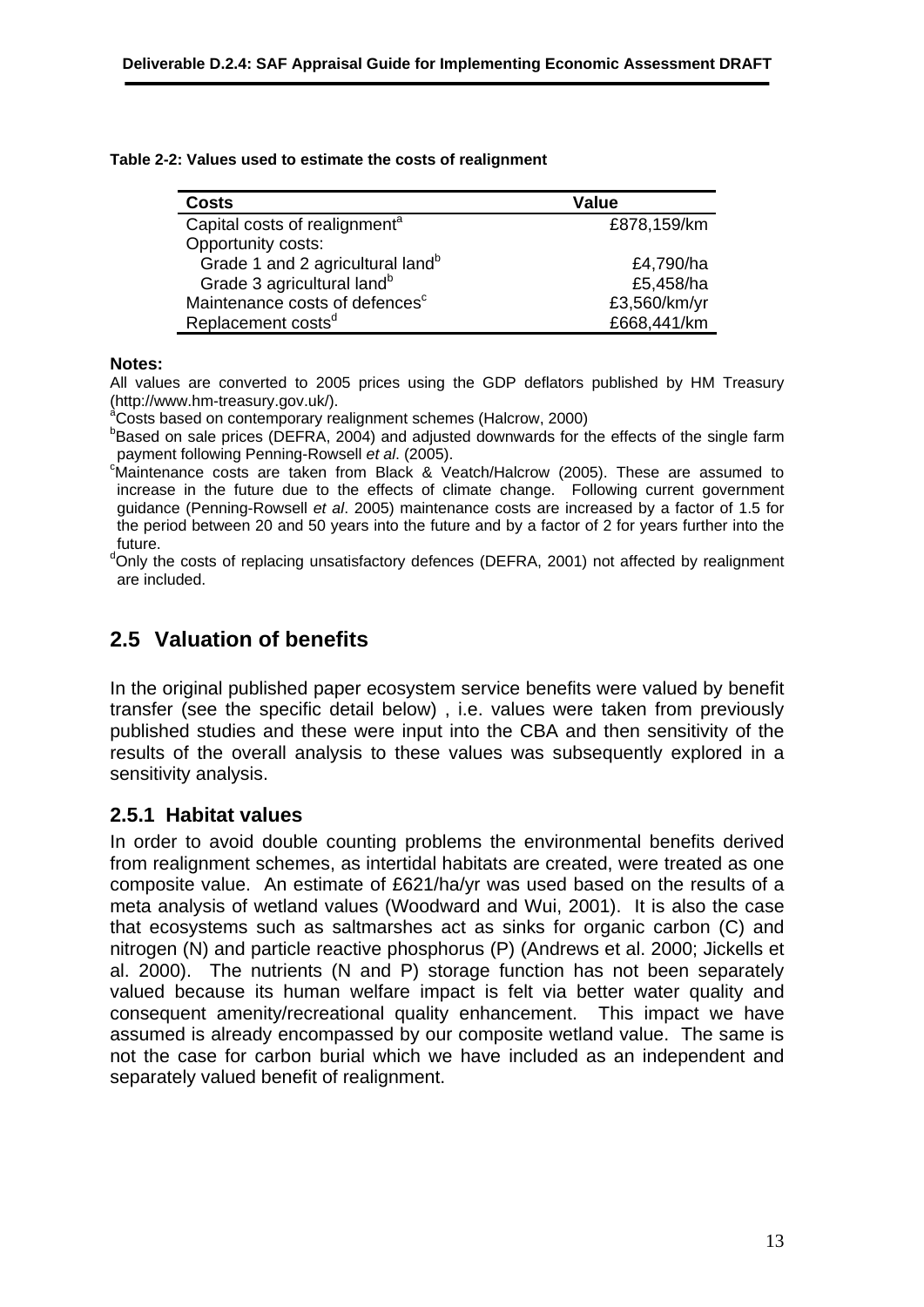### **2.5.2 Carbon values**

Various approaches exist for estimating the monetary value of carbon storage. In this study we based the monetary estimate on the environmental damage done per tonne of carbon dioxide (or equivalent) emitted into the atmosphere – the "damage cost avoided" by storing rather than releasing a given quantity of carbon dioxide equivalent units. A recent meta-analysis undertaken by Tol (2005), using only peer reviewed studies, estimated that the mean marginal damage cost of carbon dioxide emissions was \$50/tC (in 1995 US\$, equivalent to about £45 in 2005) and this value is used in the CBA.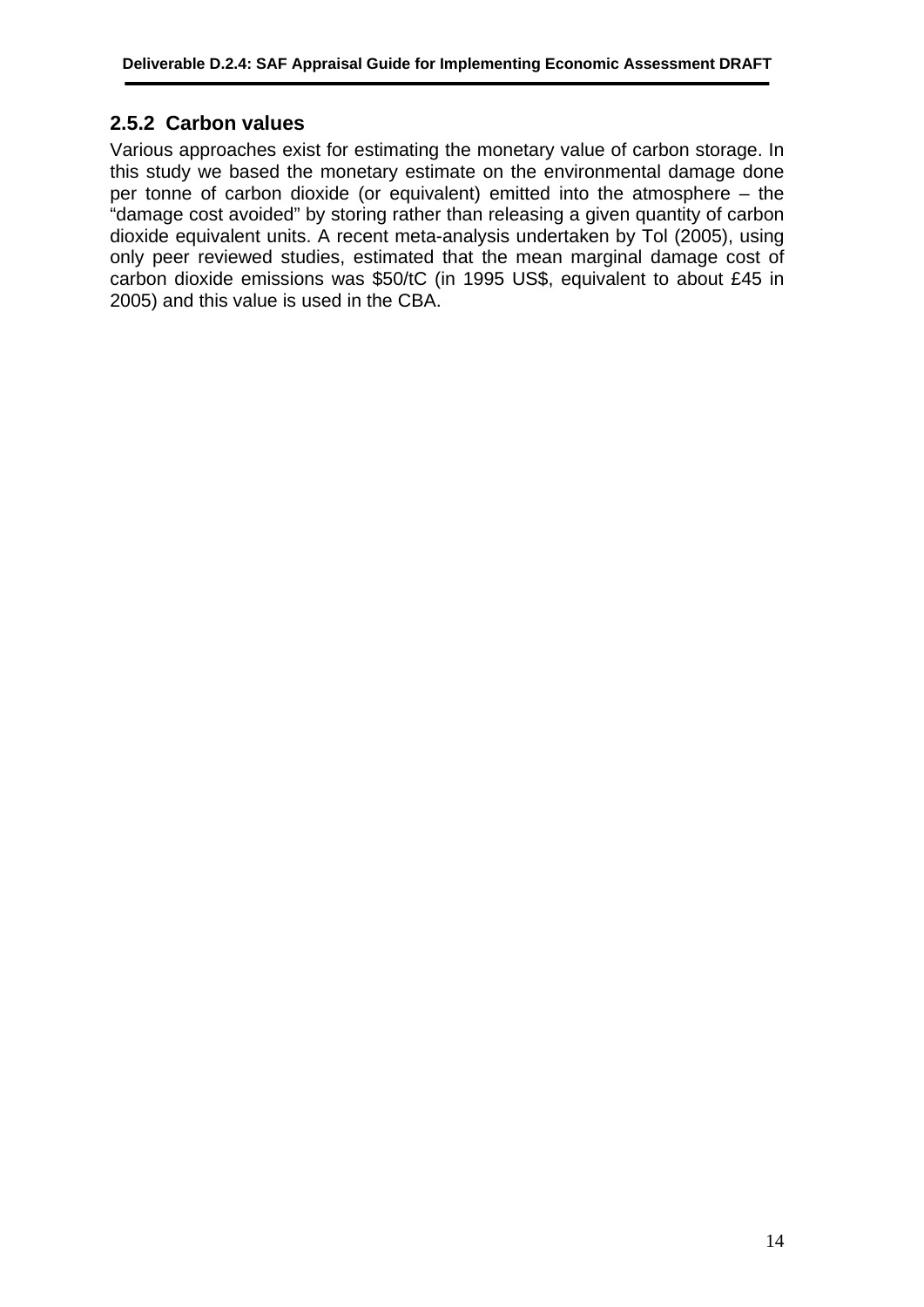## **3 Using the spreadsheet**

## **3.1 Introduction**

The spreadsheet is simple to use and users need only use and view the opening worksheet (although other worksheets are open to scrutiny and modification).

## **3.2 Net Present Values Worksheet**

This is the first worksheet in the workbook. It is also where users can change certain variables and where they can see the results of these changes on the outcome of the CBA.

### **3.2.1 Changing variables**

There are a number of elements of the CBA that the user can change. User's can choose from four different discount rates (which are used to calculate the present value of costs and benefits that occur into the future) by clicking on the indicated drop down box.

|                                                                | A.                            | B                                                                   | C                                                                                                                                                                                                                                                            | D                                                                                        | E                    |
|----------------------------------------------------------------|-------------------------------|---------------------------------------------------------------------|--------------------------------------------------------------------------------------------------------------------------------------------------------------------------------------------------------------------------------------------------------------|------------------------------------------------------------------------------------------|----------------------|
| e<br>3<br>4<br>5                                               |                               |                                                                     | values                                                                                                                                                                                                                                                       | Click on this cell to choose the discount<br>rate used in the calculation of net present |                      |
| 6                                                              |                               |                                                                     |                                                                                                                                                                                                                                                              |                                                                                          |                      |
|                                                                | <b>NOTE:</b>                  |                                                                     | Discount rate                                                                                                                                                                                                                                                | Declining (3.5%)                                                                         | $\blacktriangledown$ |
| 9                                                              | Throughout the<br>are shaded: | workbook some cells<br><b>RED CELLS indicate</b>                    | Cost/Benefit                                                                                                                                                                                                                                                 | Average cost/benefit<br>(£ 2005)                                                         |                      |
| O<br>2<br>$\overline{\phantom{a}}$                             | lwhile<br>costs/benefits      | one-off costs/benefits,<br><b>ORANGE CELLS</b><br>indicate on-going | <b>Capital Costs</b><br>realignment (£km)<br>land (opportunity cost) Grade   & II (£/ha)<br>land (opportunity cost) Grade III (£/ha)                                                                                                                         | 878159<br>4790<br>5458                                                                   |                      |
| 4                                                              |                               |                                                                     | <b>Maintenance Costs (£/km/yr)</b>                                                                                                                                                                                                                           | 3560                                                                                     |                      |
| 5<br>6<br>7                                                    |                               |                                                                     | <b>Replacement Costs (£/km)</b><br>Habitat Creation (£/ha/yr)<br><b>Carbon Sequestration (£/tC)</b>                                                                                                                                                          | 668441<br>0<br>$\bf{0}$                                                                  |                      |
| 8<br><b>S</b><br>þ1.<br><b>REA</b><br>L<br><sup>25</sup><br>27 |                               |                                                                     | Change the values of benefits to see the<br>effect on the overall net present values<br>of the different scenarios over different<br>time periods (costs can also be<br>changed). Original values for costs and<br>benefits can be found in the table below. |                                                                                          |                      |
|                                                                |                               |                                                                     |                                                                                                                                                                                                                                                              |                                                                                          |                      |

#### **Figure 3.1: Where variables are changed**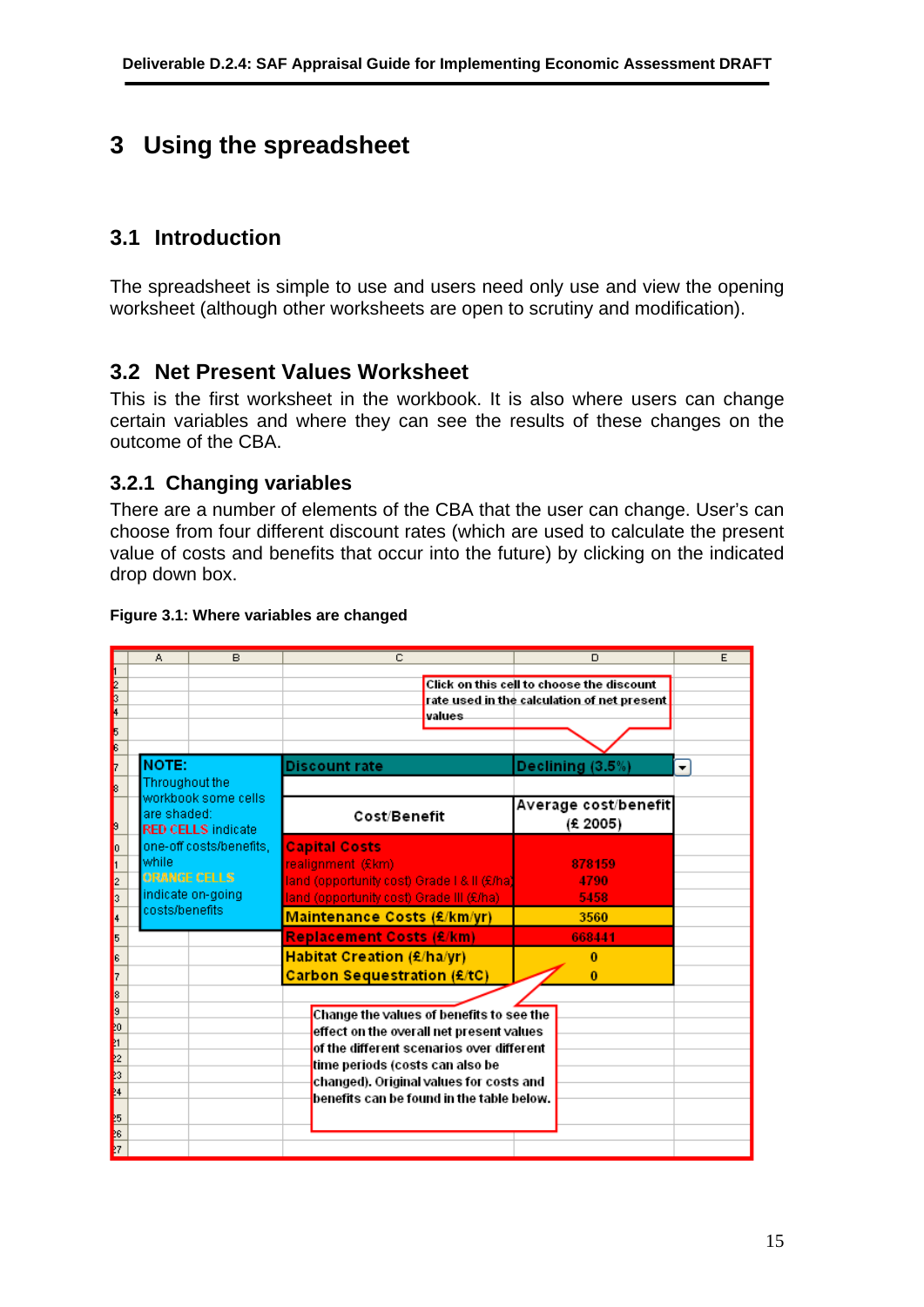Users can also alter any of the unit costs or benefit values listed in the table shown in [Figure 3.1.](#page--1-6) The results of any changes are instantaneously displayed in a table of net present values of the different scenarios within the same view; see [Figure 3.2.](#page-17-0)

## **3.2.2 Displaying the results of changes**

Results of changes on the overall CBA for different scenarios are displayed within a table on the same worksheet [\(Figure 3.2\)](#page-17-0). NPVs are calculated over three different time periods (25, 50 and 100 years) and for each of the four managed realignment scenarios as compared to the costs of the hold-the-line (HTL) scenario. Hence a negative NPV for a scenario in a certain time period (as highlighted in the blue rows of the table) means that it is more expensive than the HTL scenario over the same time period.

| bunt                                                                   |                          |                                                  |                                                          |                                        |                              |  |
|------------------------------------------------------------------------|--------------------------|--------------------------------------------------|----------------------------------------------------------|----------------------------------------|------------------------------|--|
| esent                                                                  |                          |                                                  |                                                          |                                        |                              |  |
|                                                                        |                          |                                                  |                                                          |                                        |                              |  |
|                                                                        |                          | Scenario NPVs                                    |                                                          |                                        |                              |  |
|                                                                        |                          |                                                  |                                                          |                                        |                              |  |
|                                                                        | $\overline{\phantom{0}}$ |                                                  |                                                          |                                        |                              |  |
|                                                                        |                          | Scenario                                         | 25 Years                                                 | 50 Years                               | 100 years                    |  |
| <b>Inefit</b>                                                          |                          |                                                  |                                                          |                                        |                              |  |
|                                                                        |                          | Business as Usual                                |                                                          |                                        |                              |  |
|                                                                        |                          | NPV BAU                                          | $-75,045,499$                                            |                                        | $-90,595,445$ $-105,462,543$ |  |
|                                                                        |                          | NPV HTL                                          | $-70,404,389$                                            |                                        | $-86,011,287$ $-100,932,836$ |  |
|                                                                        |                          | <b>NPV BAU - NPV HTL</b>                         | $-4.641.110$                                             | -4,584,158                             | -4,529,707                   |  |
|                                                                        |                          |                                                  |                                                          |                                        |                              |  |
|                                                                        |                          | Policy Targets                                   |                                                          |                                        |                              |  |
|                                                                        |                          | NPV PT                                           |                                                          | $-88,069,988$ $-103,180,107$           | $-117,626,692$               |  |
|                                                                        |                          | NPV HTL                                          | $-70,404,389$                                            | $-86,011,287$                          | $-100,932,836$               |  |
|                                                                        |                          | <b>NPV PT - NPV HTL</b>                          | $-17,665,599$                                            | $-17,168,820$                          | -16,693,856                  |  |
|                                                                        |                          |                                                  |                                                          |                                        |                              |  |
|                                                                        |                          | Deep Green                                       |                                                          |                                        |                              |  |
|                                                                        |                          | NPV DG                                           |                                                          | -123,527,608 -138,435,989 -152,689,694 |                              |  |
|                                                                        |                          | NPV HTL                                          | $-70,404,389$                                            |                                        | $-86,011,287$ $-100,932,836$ |  |
|                                                                        |                          | <b>NPV DG - NPV HTL</b>                          | $-53,123,219$                                            | $-52,424,702$                          | -51,756,858                  |  |
|                                                                        |                          | Extended Deep Green                              |                                                          |                                        |                              |  |
|                                                                        |                          |                                                  |                                                          |                                        |                              |  |
|                                                                        |                          | NPV EDG                                          |                                                          | -178,498,872 -193,407,253 -207,660,959 |                              |  |
|                                                                        |                          | <b>NPV HTL</b>                                   | $-70,404,389$                                            | $-86,011,287$                          | $-100,932,836$               |  |
|                                                                        |                          | <b>NPV EDG - NPV HTL</b>                         | $-108,094,484$                                           | $-107,395,966$                         | $-106,728,123$               |  |
|                                                                        |                          |                                                  |                                                          |                                        |                              |  |
|                                                                        |                          |                                                  | Net present Values (£ million - 2005) of Providing Flood |                                        |                              |  |
|                                                                        |                          |                                                  |                                                          |                                        |                              |  |
|                                                                        |                          | Defence for the BAU, PT, DG and EDG scenarios as |                                                          |                                        |                              |  |
|                                                                        |                          | compared to the HTL scenario                     |                                                          |                                        |                              |  |
| BAU <u>XPT XDG XEDG</u> X Discount Factors /<br>$\vert \langle$<br>HH. |                          |                                                  |                                                          |                                        |                              |  |
|                                                                        |                          |                                                  |                                                          |                                        |                              |  |

#### <span id="page-17-0"></span>**Figure 3.2: Results display**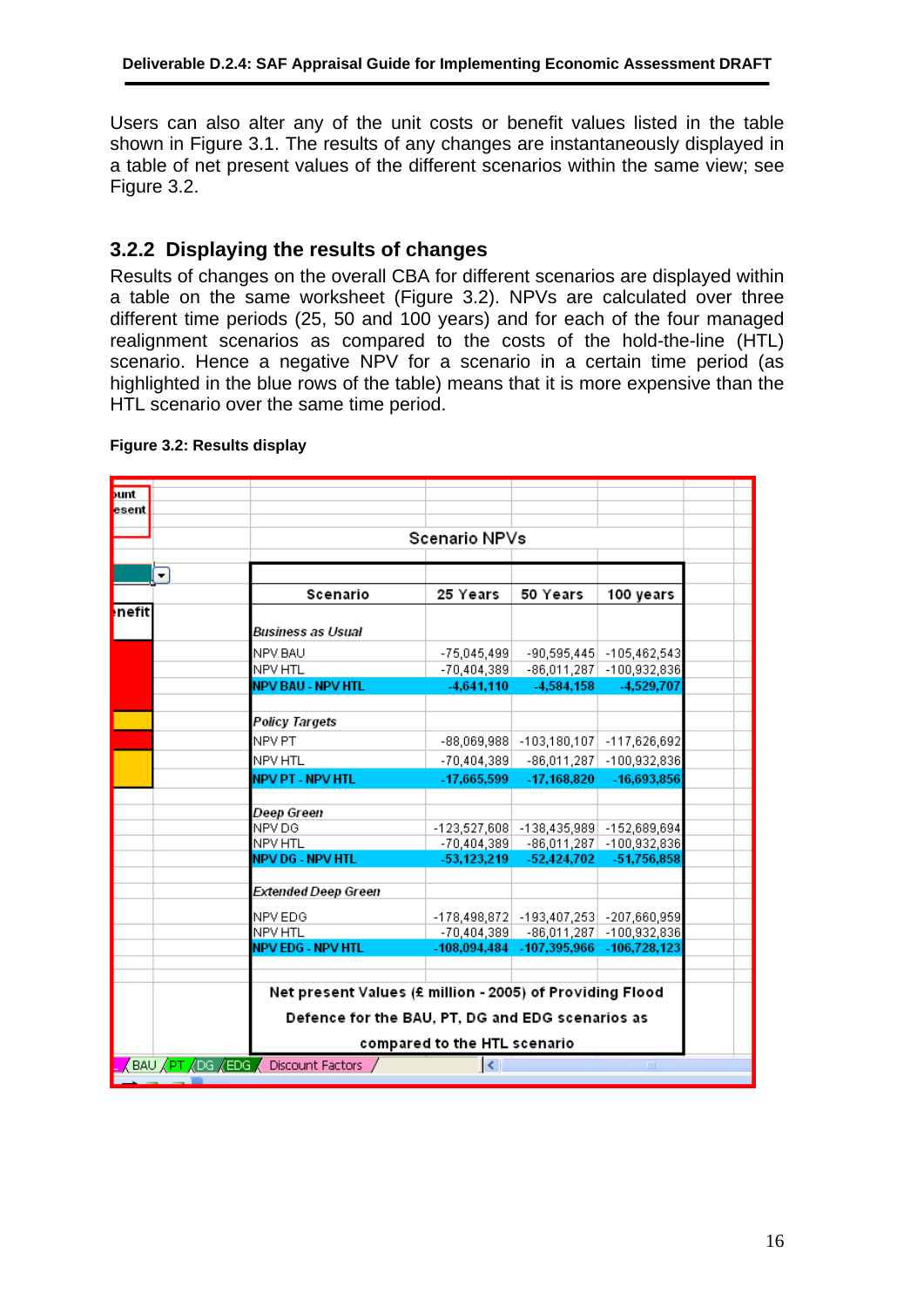### **3.2.3 Exploring benefit values**

Note that no managed realignment scenarios are less expensive than HTL *unless* the benefits of managed realignment (creation of new habitat and carbon sequestration services) are included in the analysis. This can be explored by entering values into either (or both) of the benefit categories shown in the table in [Figure 3.1](#page--1-6) and seeing how these change the NPVs of scenarios at different time periods.

For reference, the values used for benefits (and the costs) in the original paper are given in a table on the same worksheet – but below the opening view.

## **3.3 Other worksheets**

There are seven other worksheets in the workbook which either provide summary data, perform calculations or contain the discount factors used for calculating NPVs. These are designed to be reasonably self-explanatory and all are open to modification by users.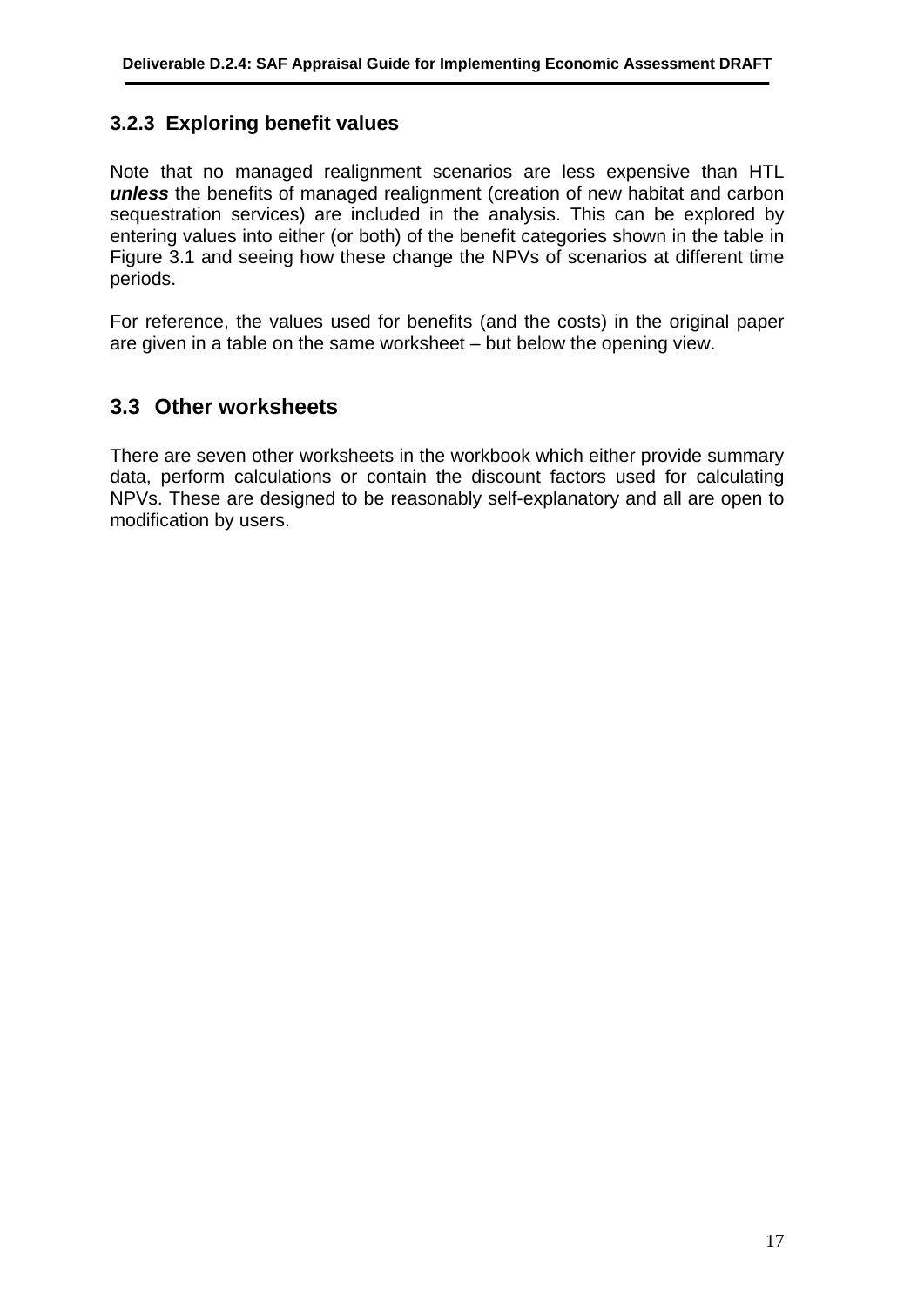## **References**

- Andrews, J. E., Samways, G., Dennis, P. F. and Maher, B. A., 2000. Origin, abundance and storage of organic carbon and sulphur in the Holocene Humber Estuary: emphasising human impact on storage changes. In Shennan, I. and J. Andrews, J. (Eds), Holocene Land-Ocean Interaction and Environmental Change around the North Sea. Geological Society Publishing House, Bath, UK. **Geol. Soc. Spec. Publ. 166:** 145-170.
- Bergstrom, J. C., Boyle, K. J., Job, C. A. and Kealy, M. J., 1996. Assessing the Economic Benefits of Groundwater for Environmental Policy Decisions. Water Resources Bulletin 32(2), 279-291.
- Davidson, N.C. & Buck, A.L., 1997. An Inventory of UK Estuaries. I. Introduction and Methodology. Joint Nature Conservation Committee, Peterborough, UK.
- Davidson, N. C., Laffoley, D. D. A., Doody, J. P., Way, L. S., Gordon, J., Key, R., Drake, C. M., Pienkowski, M. W., Mitchell, R., and Duff, K. L., 1991. Nature Conservation and Estuaries in Great Britain. Nature Conservancy Council, Peterborough, UK.
- Defra, 2001. FCDPAG3 Flood and Coastal Defence Project Appraisal Guidance: Economic Appraisal. [http://www.defra.gov.uk/environ/fcd/pubs/pagn/fcdpag3/default.htm.](http://www.defra.gov.uk/environ/fcd/pubs/pagn/fcdpag3/default.htm)
- Defra, 2004. Agricultural Land Sales and Prices in England Quarterly. On-line edition (16/06/04), http://statistics.defra.gov.uk/esg/statnot/alp.xls.
- Environment Agency, 1998. Humber Estuary: State of the Environment Report. Environment Agency.
- Environment Agency, 2000. Planning for Rising Tides: The Humber Estuary Shoreline Management Plan. Environment Agency.
- Evans, E., Ashley, R., Hall, J., Penning-Rowsell, E., Saul, A., Sayers, P., Thorne, C. and Watkinson, A., 2004. Foresight. Future Flooding. Scientific Summary: Volume I - Future risks and their drivers. Office of Science and Technology, London.
- Halcrow UK, 2000. Humber Estuary Tidal Defences, Urgent Works 1 Little Humber to Thorngumbald Clough. Engineer's Report prepared for the Environment Agency.
- HMT, 2003. Green Book: Appraisal and Evaluation in Central Government*.* HMSO, London.
- Jarvie, H., Neal, C. and Robson, A., 1997. The geography of the Humber catchment. Science of the Total Environment, 194-195, 87-99.
- Jickells, T., Andrews, J., Samways, G., Sanders, R., Malcolm, S., Sivyer, D., Parker, R., Nedwell, D., Trimmer, M. and Ridgway, J., 2000. Nutrient Fluxes through the Humber Estuary - Past, Present and Future. Ambio 29(3), 130-135.